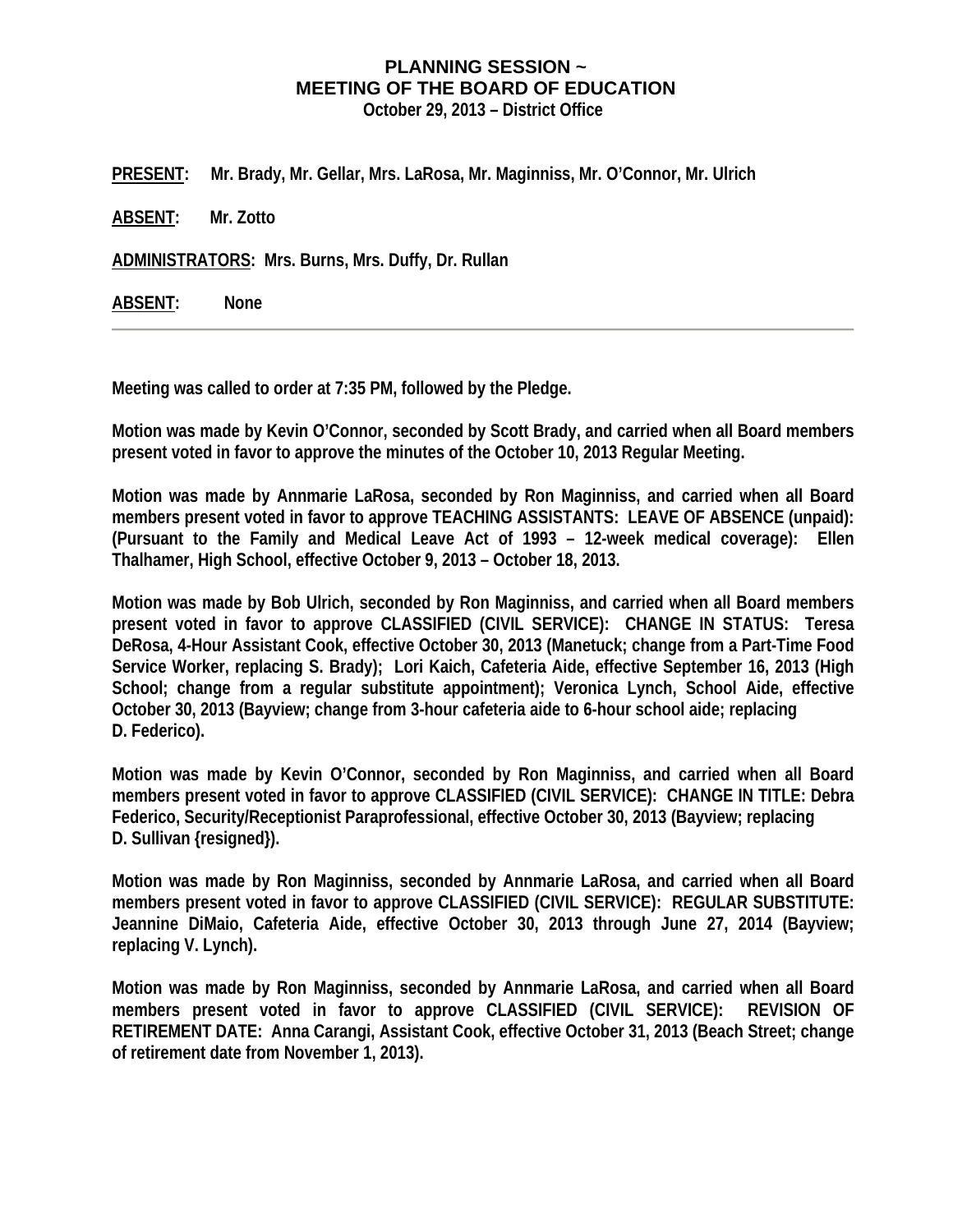**Motion was made by Kevin O'Connor, seconded by Annmarie LaRosa, and carried when all Board members present voted in favor to approve CLASSIFIED (CIVIL SERVICE): SUBSTITUTE PARAPROFESSIONAL (9.75/hr.): Charlene Barretta, effective October 30, 2013; Camille Conte, effective October 30, 2013; Kelly Haley, effective October 30, 2013; Shari Marano, effective October 30, 2013; Mary Perez, effective October 30, 2013; Marisa Sparks, effective October 30, 2013; Josephine Zambrano, effective October 30, 2013.** 

**Motion was made by Ron Maginniss, seconded by Kevin O'Connor, and carried when all Board members present voted in favor to approve CLASSIFIED (CIVIL SERVICE): SUBSTITUTE FOOD SERVICE WORKER (9.75/hr.): Kimberlee Koehler, effective October 10, 2013.** 

**Motion was made by Scott Brady, seconded by Annmarie LaRosa, and carried when all Board members present voted in favor to approve CLASSIFIED (CIVIL SERVICE): SUBSTITUTE SPECIAL EDUCATION AIDE: Mary Cameron, effective October 30, 2013; Jeannine DiMaio, effective October 30, 2013; Christine Glander, effective October 30, 2013; Donna Minieri, effective October 30, 2013; Kristen Pyes, effective October 30, 2013; Karen Reale, effective October 30, 2013.** 

**Motion was made by Ron Maginniss, seconded by Kevin O'Connor, and carried when all Board members present voted in favor to approve OTHER: ADVISORS/CLUBS 2013-2014 SCHOOL YEAR: MUSIC: Leonard LaPinta, Jazz Band Director, Udall; Lynette O'Hanlon, Middle School Chamber Orchestra Director; Stephen Smith, Jazz Band Director, Beach; UDALL: Kristine Hagens, Announcement Club.** 

**Motion was made by Ron Maginniss, seconded by Annmarie LaRosa, and carried when all Board members present voted in favor to approve OTHER: 2013-2014 WINTER HIGH SCHOOL COACHES:** 

**GIRLS BASKETBALL: Christopher Scharf, Varsity Coach; Jeremy Robertson, Assistant Varsity Coach; William Turri, J.V. Coach.** 

**BOYS BASKETBALL: Thomas Cross, Varsity Coach; Richard Zeitler, Assistant Varsity Coach; John Denninger, J.V. Coach.** 

**WRESTLING: Nicholas LaGiglia, Varsity Coach; Thomas Longobardi, Assistant Varsity Coach; John Ferrara, Varsity Volunteer Coach; Thomas Powers, J.V. Coach.** 

**BOYS SWIMMING: Robert Kollar, Varsity Coach; KristiLee Hender, Assistant Varsity Coach.** 

**BOYS BOWLING: Scott Craig, Varsity Coach.** 

**GIRLS BOWLING: Frank Franzone, Varsity Coach.** 

**BOYS WINTER TRACK: Anthony Yuli, Varsity Coach; James Dooley, Assistant Varsity Coach.** 

**GIRLS WINTER TRACK: Christopher Kaigh, Varsity Coach; Michelle Studley-Broderick, Assistant Varsity Coach.** 

**KICKLINE: Kelly Leon, Varsity Coach.** 

**CHEERLEADING: Dina Barone, Varsity Coach; Reanna Fulton, Assistant Varsity Coach; Amy Mastrocinque, J.V. Coach.** 

**2013-2014 MIDDLE SCHOOL EARLY WINTER COACHES***:* **VOLLEYBALL: Jim Klimkoski, 7-8 Udall Coach; Denise Cain, 7-8 Udall Coach; BOYS BASKETBALL: Brain Cameron, 7-8 Udall Coach; Patrick Tunstead, 7-8 Beach Coach; CHEERLEADING: Steffanie Traver, Udall 7-8 Coach.** 

**2013-2014 MIDDLE SCHOOL LATE WINTER COACHES: GIRLS BASKETBALL: Brian Dieumegard, 7-8 Udall Coach; Kevin Lewis, 7-8 Beach Coach; WRESTLING: Thomas Goodrich, 7-8 Udall Coach; Kenneth DiDonna, 7-8 Beach Coach.**